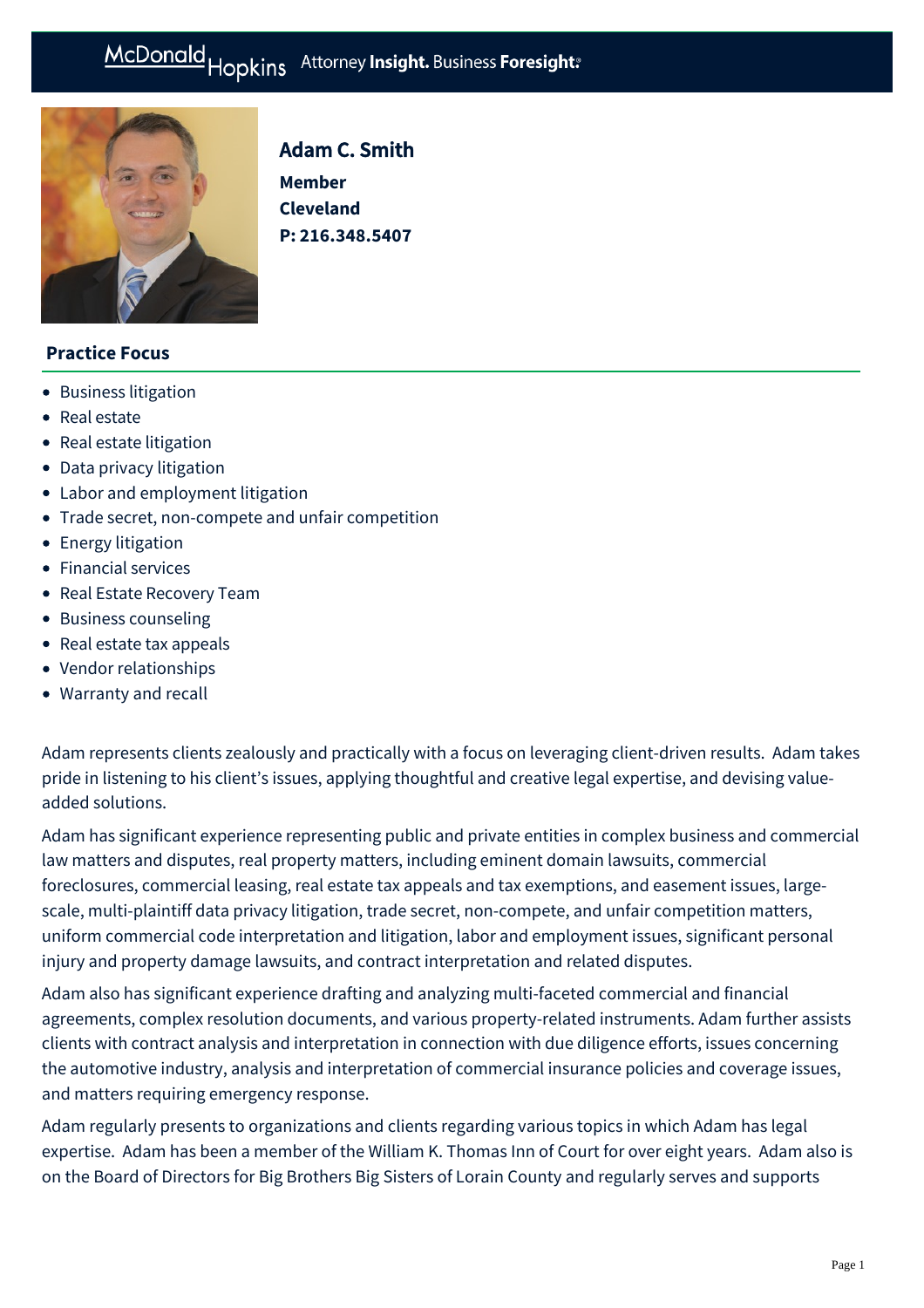various charitable and community organizations.

Prior to joining McDonald Hopkins LLC, Adam clerked for the Honorable Dick Ambrose. There, Adam gained valuable litigation experience and established unique relationships. Adam earned his J.D., cum laude, from Cleveland-Marshall College of Law at Cleveland State University in 2011. He received a B.S. from the Fisher College of Business at The Ohio State University in 2007.

# **Admissions - Court**

- Sixth Circuit Court of Appeals
- U.S. District Court for the Northern District of Ohio
- U.S. District Court for the Southern District of Ohio

## **Admissions - State**

- Florida
- Ohio

# **Education**

- Cleveland-Marshall College of Law
- Fisher College of Business Ohio State University

## **Honors and Awards**

• Named one of the Best Lawyers: Ones to Watch (2021-2022)

# **Professional Membership**

- Cleveland Metropolitan Bar Association (2008-present)
- Ohio Bar Association (2008-present)
- 3R's Program (2011-present)
- The William K. Thomas American Inn of Court (present)

#### **Alerts**

- [Ohio Supreme Court decides three critical Dormant Mineral Cases](https://mcdonaldhopkins.com/Insights/September-2016/Ohio-Supreme-Court-decides-three-critical-Dormant)
- [Merchants beware: You could be on the hook for the next data breach](https://mcdonaldhopkins.com/Insights/August-2015/Data-Privacy-and-Cybersecurity-Merchants-beware-Yo)
- [Multistate Tax Update February 17, 2015](https://mcdonaldhopkins.com/Insights/Febrary-2015/Multistate-Tax-Update-February-17-2015)
- [ISIS hacks U.S. military social media accounts](https://mcdonaldhopkins.com/Insights/January-2015/Data-Privacy-and-Cybersecurity-Alert-ISIS-hacks-US)

#### **Blog Posts**

- [U.S. Supreme Court dramatically limits "no injury" class action lawsuits in federal court](https://mcdonaldhopkins.com/Insights/June-2021/US-Supreme-Court-dramatically-limits-no-injury-cla)
- [Enforceability of contracts during COVID-19: A litigator's perspective](https://mcdonaldhopkins.com/Insights/March-2020/Enforceability-of-contracts-during-COVID-19-a-liti)
- [Selective enforcement defense is not available under Ohio law](https://mcdonaldhopkins.com/Insights/July-2017/Selective-enforcement-defense-is-not-available-und)